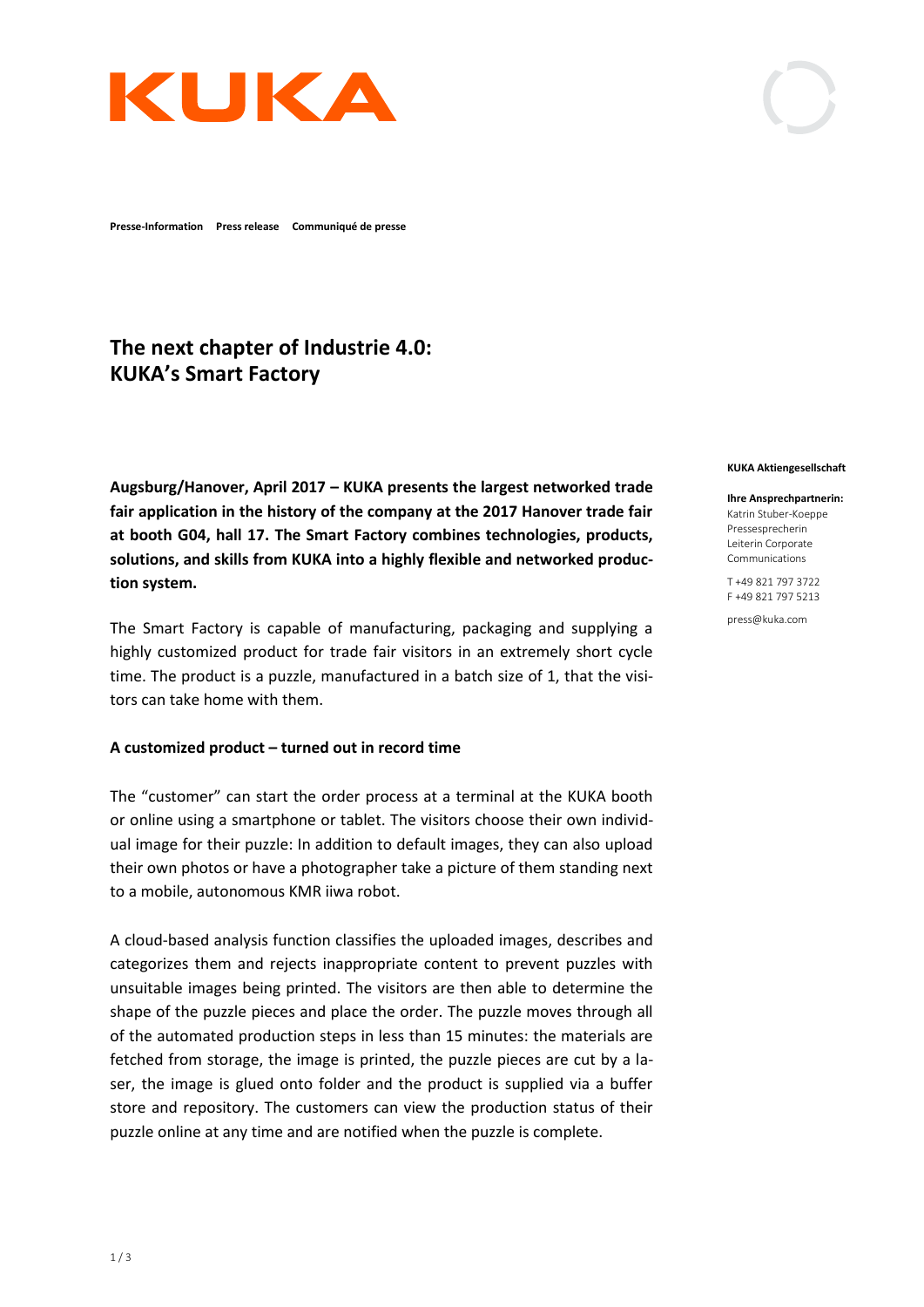

# **Staying on top of progress at all times**

A key element of the Smart Factory is "Synchronized Intelligence", or SynQ for short, the new software platform from Swisslog. It controls and monitors all of the logistical work steps that are related to the puzzle production process, from the order process and the organization of packaging materials right through to the collection process. SynQ makes use of an interface to communicate with the robots and system components and also communicates with each customer by email. The software creates replenishment orders, arranges the delivery of materials and produces statistics for all of the automated processes. This ensures that the processes are transparent and verifiable.

All robots, cells, and logistics of the Smart Factory are linked via the cloud-based software solution KUKA Connect. Thanks to the standardized interface of the KUKA SmartProduction solution, it is possible to observe and analyze the status of the Smart Factory and detect any potential malfunctions or imminent failures in good time. This reduces the costs of day-to-day production by minimizing downtimes.

# **KUKA's wealth of expertise in one system**

The Smart Factory demonstrates that the flexible production systems of the future know no limits. A broad spectrum of services, machines, robots and software platforms can be linked to one another without making system operation too complex. In fact, an intuitive interface allows every customer, or in this case, the trade fair visitors, to operate the Smart Factory with ease.

The Smart Factory is the product of a clever collaboration involving all of the KUKA companies: robotics and system expertise from KUKA Systems, Industries and Robotics as well as production logistics from the Swisslog subsidiary. Add to this the IT and software expertise of various partners. With this combined know-how, KUKA is not only able to support its customers from the initial idea right through to the final factory system; the company is also able to advise customers on the various smart networking opportunities for everyday production.

# **The KUKA consulting approach for Industrie 4.0**

Everyone is talking about Industrie 4.0. Yet actually implementing it is no easy task. At the KUKA booth, a team with a consulting ecosystem background will be advising customers on how they can generate real added value for their day-to-day production by way of digitization. In three stages, the team will develop practicable solutions that are tailored to the specific customer requirements.